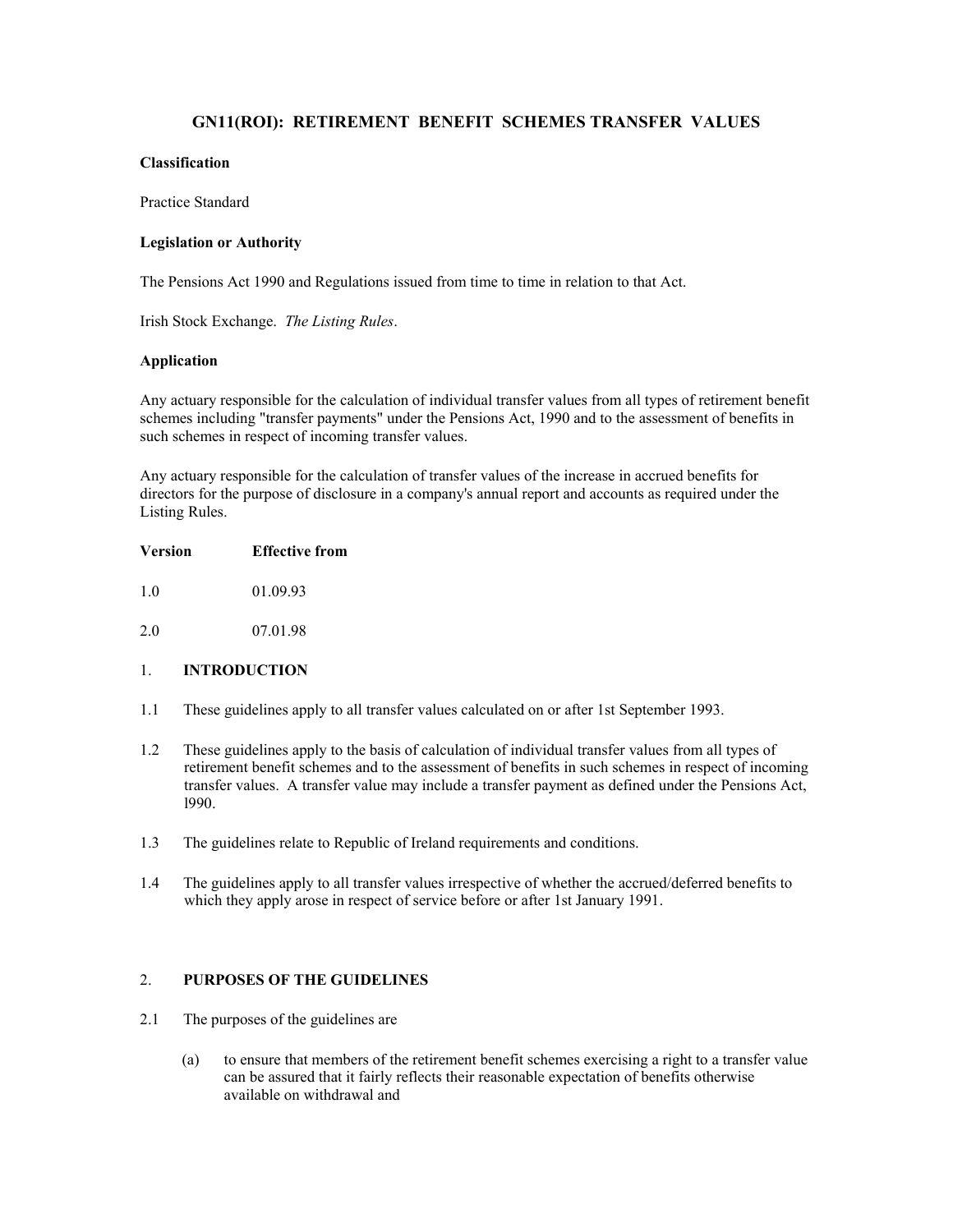(b) to ensure that incoming and outgoing transfers are dealt with consistently.

# 3. **NORMAL BASIS OF CALCULATION**

- 3.1 It is a fundamental requirement, under the Pensions Act l990, that a transfer payment should represent the actuarial value of the preserved benefit, to which a member would otherwise have been entitled as of right under the legislation. Similarly a transfer value should represent the actuarial value of the accrued/deferred benefits (including any preserved benefit) which would otherwise have been provided.
- 3.2 Such an actuarial value should be assessed having regard to market rates of interest. One of the ways in which a market value assessment may be made is on the basis of market redemption yields on Irish Government Stocks of appropriate duration and type at the time of transfer with allowance for investment of future interest/redemption receipts at such rates as the actuary considers reasonable.
- 3.3 It is important to consider the minimum funding standard implications under the Pensions Act in the calculation of transfer values. In determining whether a scheme satisfies the minimum funding standard under the Act the actuary may assume that the liabilities on wind-up could have been discharged by making payments (to another scheme or to an approved personal insurance policy) and these payments are defined as being equal to the actuarial value of the benefits specified (including preserved benefit). The Act also defines a transfer payment as being equal to the actuarial value of the preserved benefit. There is, therefore, a connection between the values calculated for minimum funding standard purposes and those calculated in respect of an outgoing transfer.
- 3.4 (a) Guaranteed or statutory increases, both in deferment and after retirement, should be valued as part of the accrued/deferred benefit.
	- (b) The actuary should (initially) advise and establish with his client, normally the employer or the trustees, whether and to what extent it is considered appropriate to make any addition for future discretionary increases to the accrued/deferred benefit or for any other benefits granted on a discretionary basis, for example a discretionary scale of enhancement to benefits on early retirement granted to members who have left service, when calculating its value for transfer. As a general rule, it would be inappropriate to allow for discretionary benefits unless they were being pre-funded or there was an established practice of providing such benefits.
	- (c) As pointed out in paragraph 3.3, the minimum funding standard implications should be carefully considered in the calculation of all transfer values. This particularly applies to any allowance for discretionary benefits that might be made. The Pensions Act does not require that discretionary benefits be taken into account for funding standard purposes, but on the other hand does not preclude their inclusion for transfer payment purposes. In general, it would be inappropriate to allow for discretionary benefits in the calculation of transfer values unless the scheme could satisfy the minimum funding standard where allowance for such discretionary benefits was being made for all members.
- 3.5 Under Section 29 of the Act, a benefit is required to be paid on the death of a member who is entitled to a preserved benefit, even if such a benefit is not specified in the scheme rules. This, and any other death benefits payable, should be taken into account in the calculation of a transfer value.
- 3.6 (a) In calculating benefits in respect of transfer values received by a retirement benefit scheme, the actuary should use methods and assumptions which are reasonable and consistent with the methods and assumptions (including any allowance for discretionary benefits) used for outgoing transfers from that scheme (subject to appropriate adjustment, in respect of incoming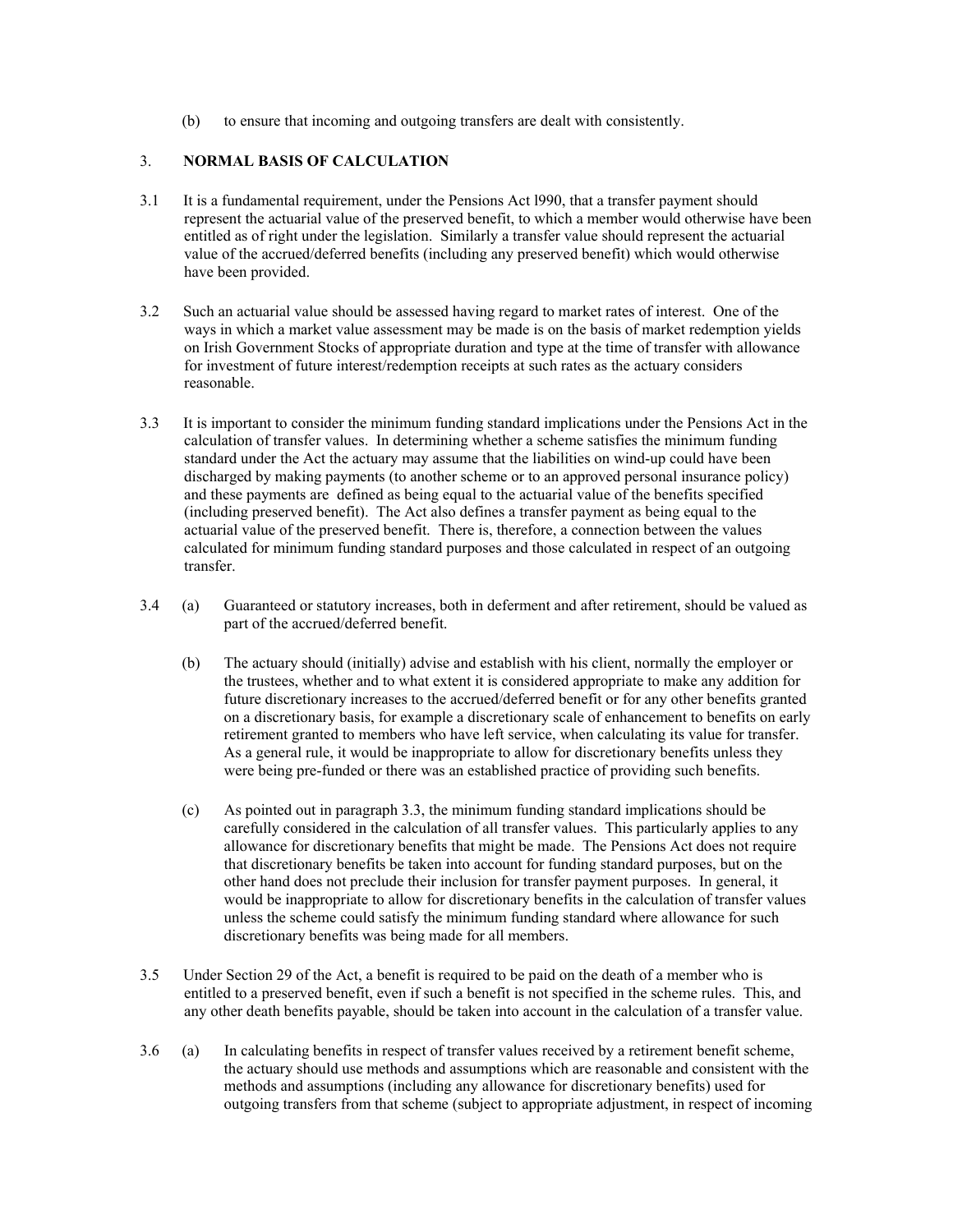transfers, to take account of expected salary increases in cases where "added years" are to be credited).

- (b) Where, in accordance with paragraph 3.4, discretionary benefits are not taken into account for outgoing transfer values, then the same principles should be applied to the calculation of the benefits in respect of incoming transfer values so as to maintain consistency between the basis for incoming and outgoing transfer values.
- 3.7 In the case of both incoming and outgoing transfers, allowance for expenses may be made where appropriate, e.g. to reflect administration costs, the saving in cost of paying pensions and any relevant costs of sale or purchase of investments.

## 4. **DEPARTURES FROM THE NORMAL BASIS**

4.1 If at the date of transfer, the scheme, in the actuary's opinion, would not have satisfied the funding standard based on a specified percentage (as defined in the Act) of 100%, then the funded status of the scheme at the date of transfer should be reflected in the determination of transfer values.

 In such circumstances the actuary should advise the Trustees as to the extent of the reduction in the transfer value which would be appropriate subject to the requirement to have a minimum payment equal to the actuarial value of the preserved benefit, as defined in the Act. Alternatively, it may be appropriate for the actuary to advise the Trustees that the member's interests would be better served by deferring the taking of a transfer value until a later date.

- 4.2 (a) In cases where an outgoing transfer value is under consideration in respect of a withdrawing member for whom a transfer value has already been received, special care may be needed in the choice of the basis of calculation in order to ensure that the outgoing transfer value is, subject to paragraph 4.1, both equitable in relation to, and consistent with, the transfer value received. The general principle for calculating transfer values in such circumstances is that they should be of equal actuarial value to the amount required by the scheme to provide equivalent benefits in respect of a transfer value received at the same date.
	- (b) If added years have been credited in respect of an incoming transfer value, then the corresponding outgoing transfer value on subsequent withdrawal should represent the then actuarial value of the added years. This value would be determined based on the then pensionable salary and other assumptions (including an allowance for future salary increases) as considered appropriate at the time of withdrawal.
	- (c) Paragraph 3.4 deals with the question of discretionary benefits on outgoing transfer values and paragraph 4.2(a) emphasises the need for equity and consistency between the basis for incoming and outgoing transfer values in respect of an individual member. It is, nonetheless, possible that the practice of allowing for discretionary benefits may have ceased between the date of receipt of a transfer value and the date of subsequent withdrawal and payment of the corresponding outgoing transfer value. If the general principle outlined above is followed, discretionary benefits would not be taken into account in calculating the outgoing transfer value. Subject to paragraph 4.1 the actuary may consider it appropriate in such circumstances to use an alternative basis for calculating the outgoing transfer value to ensure that the member receives fair value particularly when the withdrawal takes place within a relatively short period of the receipt of the transfer value.
- 4.3 (a) Special considerations apply in cases where the circumstances of a previous transfer had been such that the assets transferred bore no direct relationship to the leaving service benefits under the previous scheme. These may result from a "bulk" exercise - for example, on a rationalisation of the schemes in a group or a sale of all or part of a business or even a transfer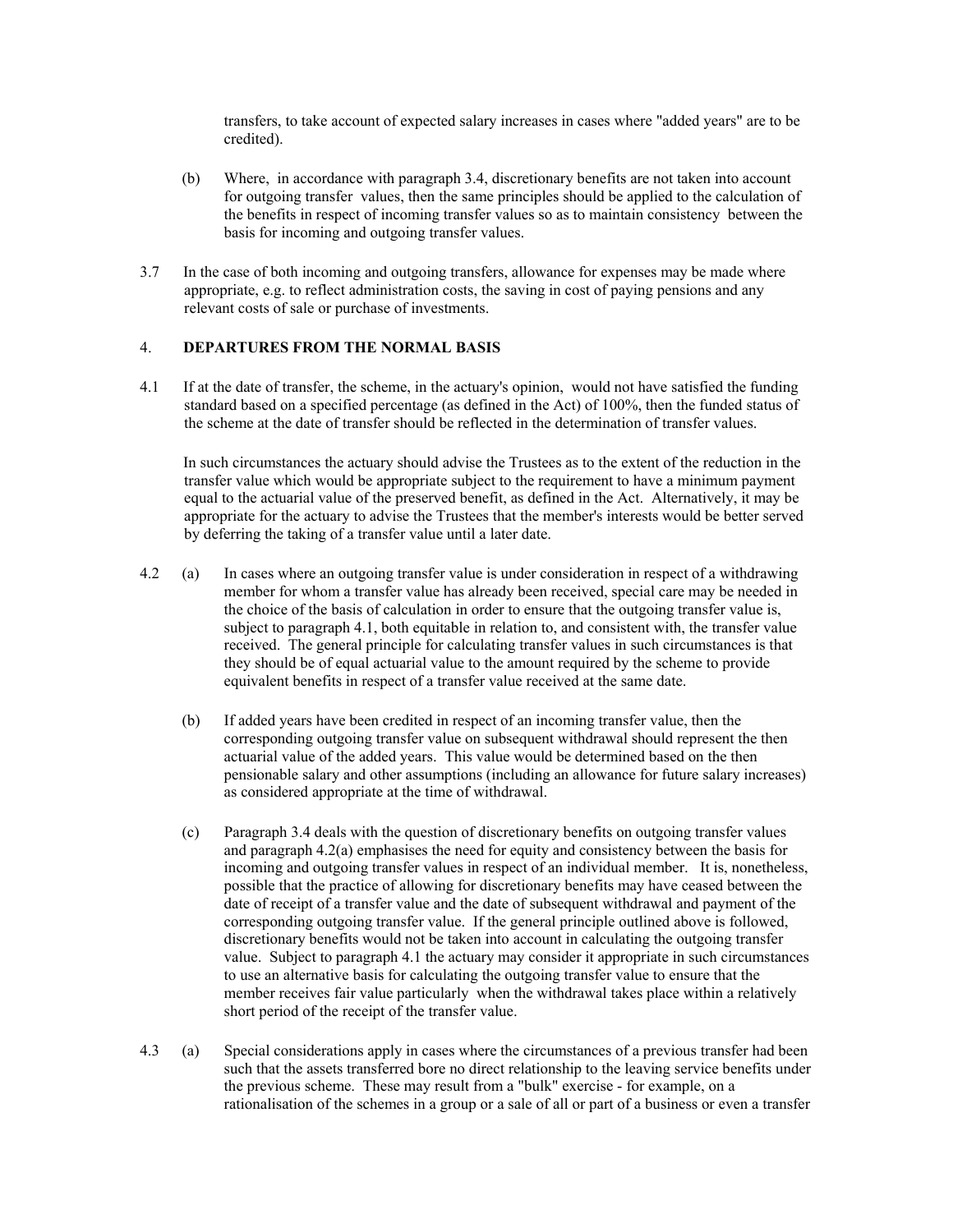of the whole scheme. Alternatively, there may be a transfer of one or more employees from one scheme of a group to another.

- (b) The transfer value in respect of the amount transferred from the previous scheme should be at least equal to the actuarial value of the rights granted on leaving service under the new scheme in respect of the period of service under the previous scheme (including preserved benefit, if any).
- (c) In cases where the former accrued/deferred benefit and/or the transfer value were augmented in connection with a full or partial dissolution of the former scheme (either in circumstances where the trustees were obliged to augment benefits in terms of the documents governing the scheme or alternatively at the discretion of the trustees or employer with the objective of enhancing the transfer values which would otherwise have been available for the purpose of buying out individual annuity contracts), then, for the purpose of paragraph 4.2 (a), comparison should be made with such higher values.
- 4.4 This Guidance Note is not intended to inhibit trustees from paying higher transfer values which may arise under reciprocal arrangements or otherwise.

# 5. **DEFINED CONTRIBUTION SCHEMES**

5.1 In the case of a defined contribution scheme (as defined in Part III of the Act), where all or part of a member's benefits depend directly on the proceeds of an earmarked investment, the corresponding transfer value will be the value of that investment. Similarly, if all or part of an incoming transfer value is to be applied to an earmarked investment, the benefit to be granted will depend on the proceeds of the investment.

#### 6. **PRESENTATION**

- 6.1 It is not necessary for each transfer value to be authorised separately by the actuary. The actuary may supply tables, for use by the trustees and administrators, for calculating the amount of any transfer value payable and the pensionable service or other benefits to be credited for an incoming payment. The actuary should specify the circumstances (e.g. changes in investment conditions or cases involving previous receipt of transfer value) in which adjustments to the tables or revised rates would apply.
- 6.2 The actuary should inform the trustees of the basis on which benefits have been brought into account in assessing transfer values.

# **7. DISCLOSURE OF DIRECTORS' PENSION COSTS**

- 7.1. The Irish Stock Exchange's listing rules include requirements in respect of pension disclosures for directors arising from the Greenbury Report which are effective for accounting periods ending on or after 31 December 1997.
- 7.2. The listing rules require disclosure of the amount of the increase during the period under review (excluding inflation) and of the accumulated total amount at the end of the period in respect of the accrued benefit to which each director would be entitled on leaving service or is entitled having left service during the period under review. The information is required for all directors in aggregate analysed into executive and non-executive sections.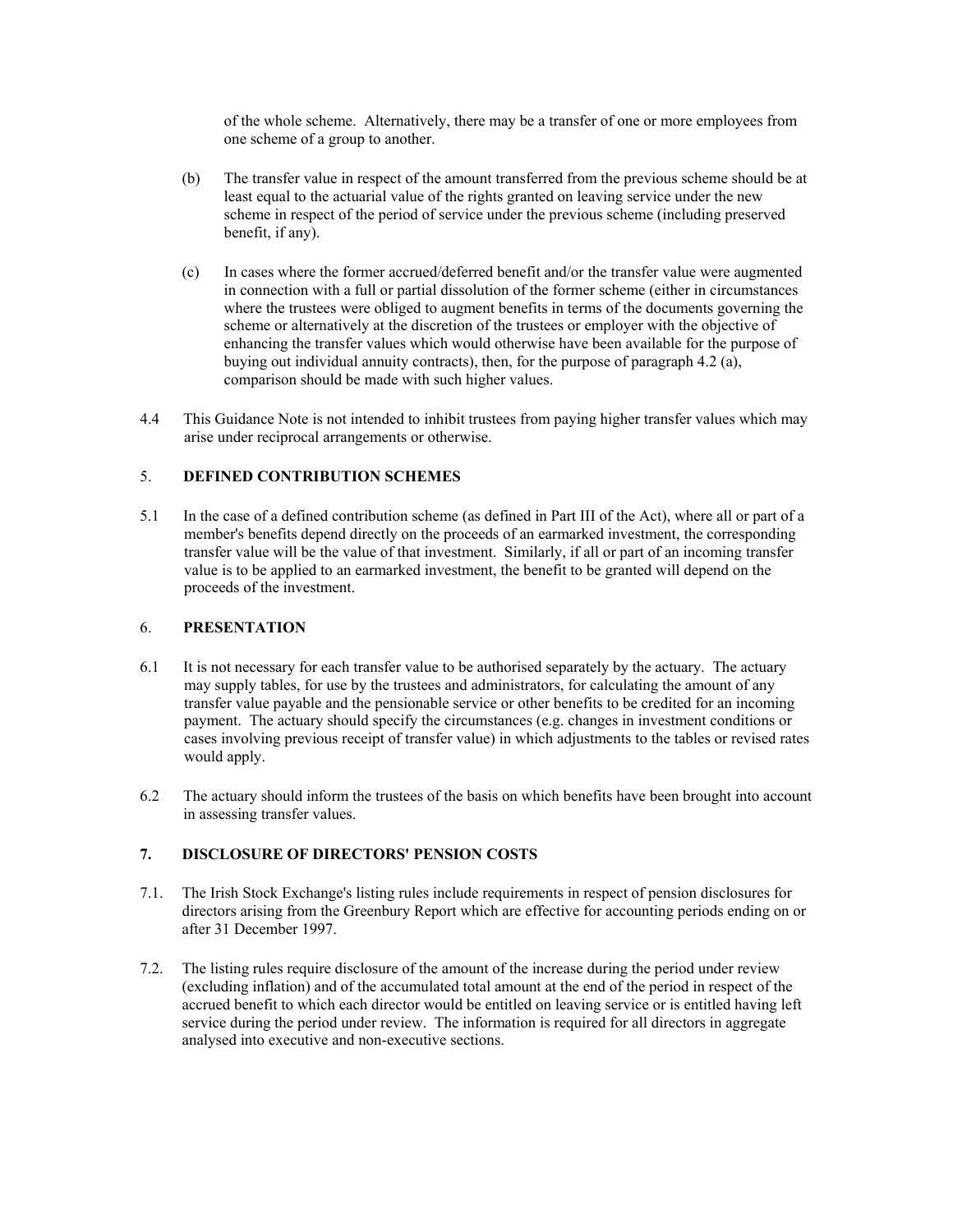- 7.3 The listing rules also require disclosure of the transfer value of the relevant increase in accrued benefit. The listing rule requires the transfer value of the relevant increase in accrued benefit to be calculated in accordance with GN11(ROI).
- 7.4. Although the actuary has no formal role in calculating the amount of the accrued benefit, it is likely that he or she will be involved in the determination of these amounts. The amount of the increase in accrued benefit is calculated as the difference between the accrued benefit at the end of the period and the accrued benefit at the beginning of the period adjusted for such increases in deferment as would have applied to deferred benefits on leaving service at the beginning of the period. Any changes in normal retirement age, spouse's pension, post retirement increase policy etc., will not affect the calculated amounts

 Where the director leaves service or retires the calculated amount should be the accrued benefit payable from normal retirement age. Where the director has retired during the period the actuary should indicate any difference between the accrued amounts and the immediate amounts. For directors who are appointed during the period, the increase in accrued amount is from the date of appointment to the end of the accounting period. Thus any increase in accrued benefit arising on appointment is excluded.

- 7.5. For the purpose of the listing rules, when calculating the transfer value of the relevant increase in accrued benefit the approach to be followed is:
	- (a) Base the calculations on the financial conditions that are relevant at the end of the period.
	- (b) Calculate the value at the end of the period of the accrued benefit at the beginning of the period (adjusted for such increases in deferment as would have applied to deferred benefits on leaving service at the beginning of the period) by reference to the benefit terms and conditions that existed at the beginning of the period.
	- (c) Calculate the value at the end of the period of the accrued benefit at the end of the period by reference to the benefit terms and conditions that exist at the end of the period.

 The difference between the values calculated in (c) and (b) represents the value of the relevant increase in accrued benefit. The amount of the director's own contributions during the year should be deducted from this value.

 Where the benefit terms and conditions have changed during the period it may be appropriate for the purpose of providing meaningful disclosures to identify the part of the transfer value which arises from this change.

- 7.6 In calculating the transfer value account should only be taken of early retirement options and discretionary benefits to the extent that they are included in transfer values for members who leave service. The allowance included for dependants' benefits should be the same as is included in the calculation of transfer values for members who leave service.
- 7.7 The transfer value calculated should not take any underfunding in the scheme into account (see paragraph 4.1). Where no transfer values are payable from the scheme, the valuation should be consistent with the calculation of transfer values for other schemes of the same employer. If benefits are payable from an overseas scheme, the calculation should be consistent with this Guidance Note, taking account of economic conditions in the country concerned.
- 7.8. For directors who retire during the year, the valuation of benefits at the point of retirement should be carried out on a consistent basis to the calculation of transfer values. All values for directors who